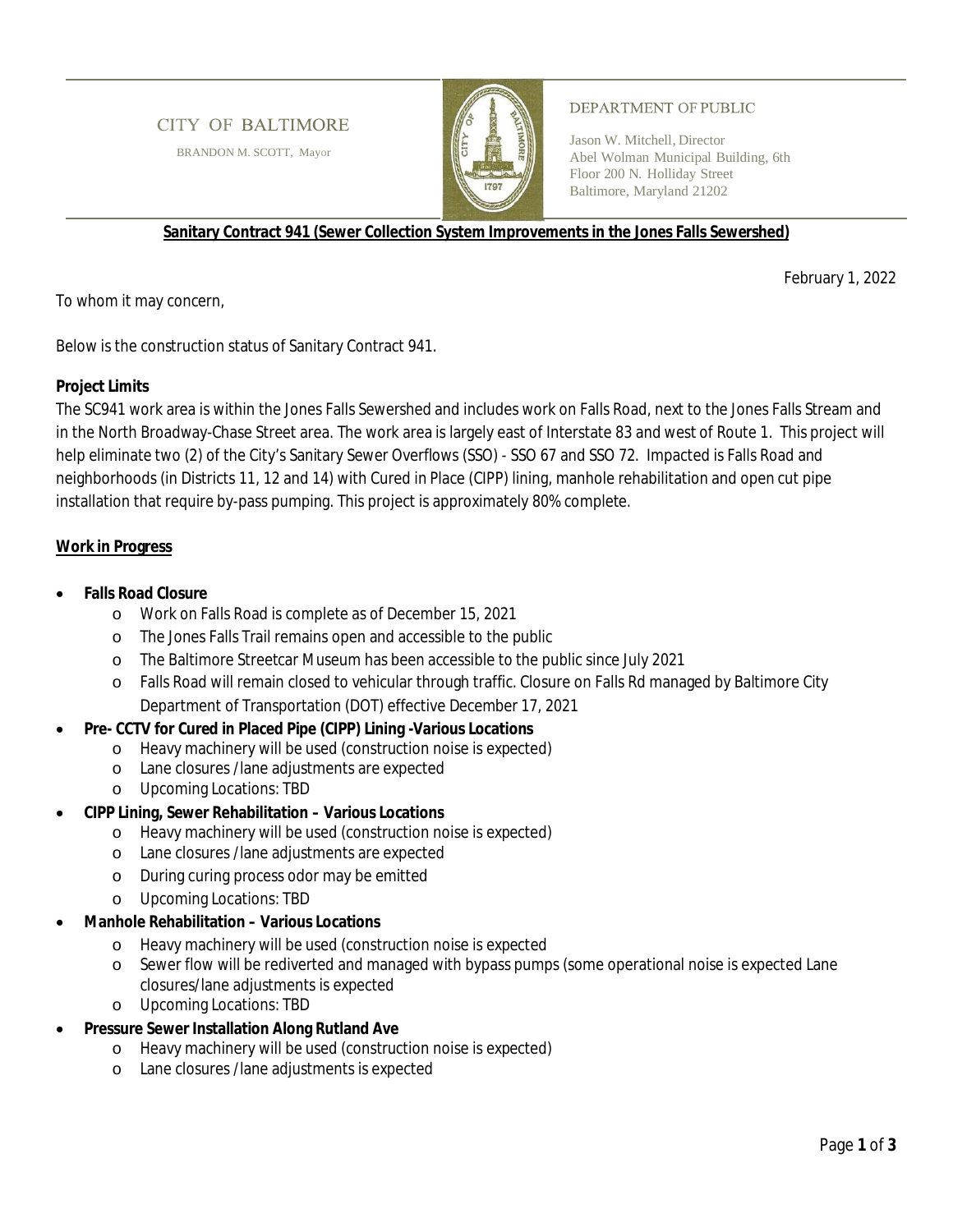- **Pressure Sewer Installation Along Ellsworth St**
	- o Heavy machinery will be used (construction noise is expected)
	- o Ellsworth St is closed to traffic
	- o Prestressed Concrete Cylinder Pipe (PCCP) installation along Ellsworth to continue until early January 2022. To be followed by PCCP installation on Rutland Ave by mid to late January 2022
- **Broadway Bypass Pumping**
	- o Heavy machinery will be used (construction noise is expected)
	- o Lane closures /lane adjustments is expected
	- o Tree Removal along portion of bypass route
	- o Bypass pumping along Broadway is anticipated to run above ground at the intersection of Preston underground to across Broadway above ground through the alley of 1200 Block of North Broadway under Biddle and above ground at North Gay and in parking lane of 1100 Block of N Broadway and discharge in Manholes at Chase and Broadway. Detours and parking adjustments are expected when this phase of the work starts.
- **Restoration**
	- o Heavy machinery will be used (construction noise is expected)
	- o Lane closures /lane adjustments is expected
	- o Upcoming Locations: TBD
	- o Ongoing, completed at the conclusion of rehab work



#### **Note about project delays**

The work in the N. Broadway - Ellsworth St - Gay St - Chase St corridor has experienced significant delays due to (1) adverse subsurface conditions (2) conflicts with existing utilities, and (3) supply chain disruptions due to the COVID-19 pandemic. The original schedule would have dictated that the traffic control measures would be in place during the period October-November. However, as of this update, it appears the detours will be in place through February 2022.

We hope this provides insights for upcoming work as we strive to timely and safely complete this project. If you have any question; you may call (410) 396-4700; Monday through Friday; between 8:30 AM and 4:30 PM. Mr. Indranil Goswami, the project manager can be reached at (410) 396-4700, as well as via email; [Indranil.Goswami@baltimorecity.gov.](mailto:Indranil.Goswami@baltimorecity.gov) Additional